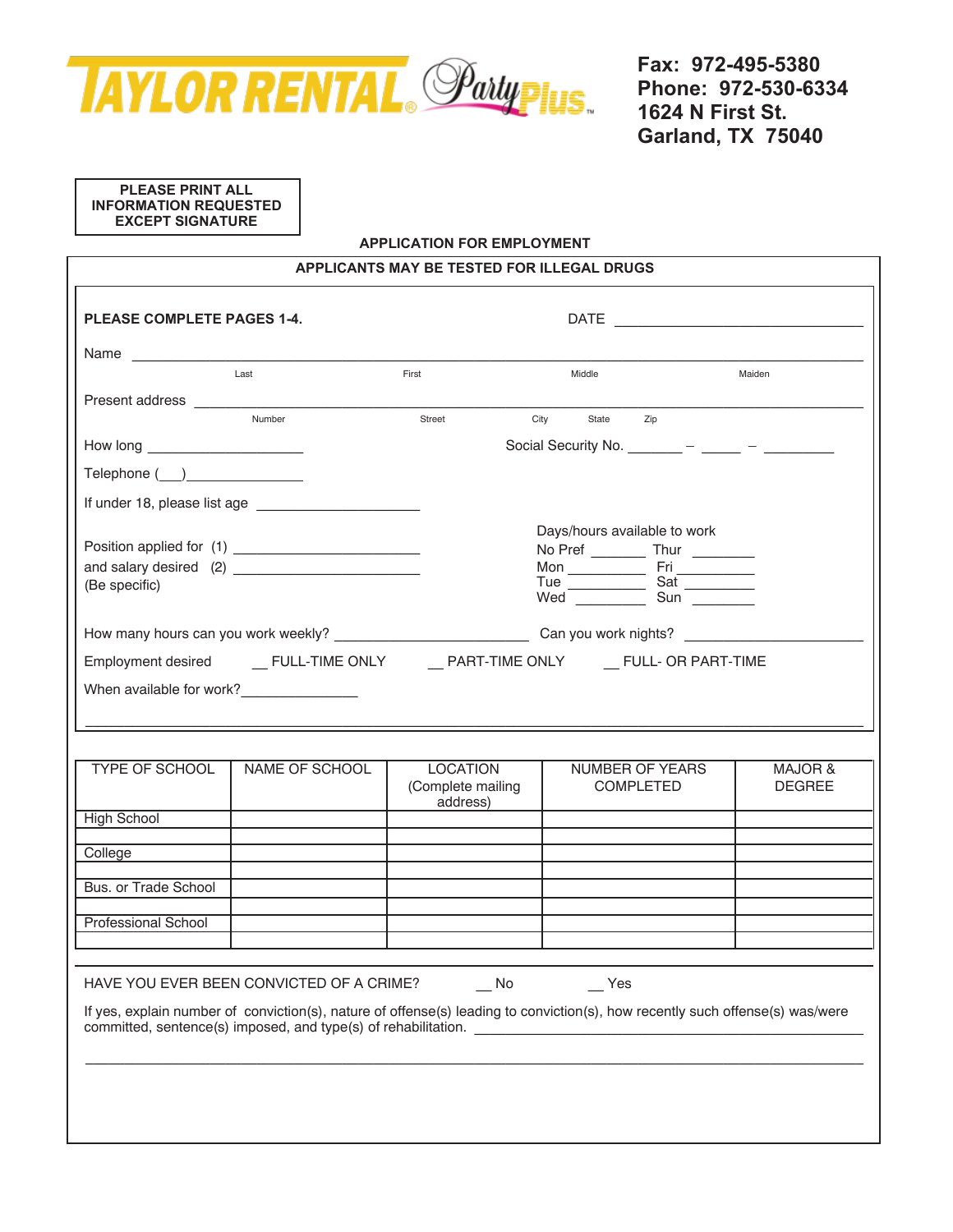

## **PLEASE PRINT ALL INFORMATION REQUESTED EXCEPT SIGNATURE**

## **APPLICATION FOR EMPLOYMENT**

| DO YOU HAVE A DRIVER'S LICENSE? __ Yes __ No                                                                                           |  |                                                                                                                                                                                                                                |  |
|----------------------------------------------------------------------------------------------------------------------------------------|--|--------------------------------------------------------------------------------------------------------------------------------------------------------------------------------------------------------------------------------|--|
| What is your means of transportation to work? __________________________________<br>Driver's license                                   |  |                                                                                                                                                                                                                                |  |
|                                                                                                                                        |  |                                                                                                                                                                                                                                |  |
| Expiration date <u>contracts</u>                                                                                                       |  |                                                                                                                                                                                                                                |  |
| Have you had any accidents during the past three years?<br>Have you had any moving violations during the past three years?             |  |                                                                                                                                                                                                                                |  |
|                                                                                                                                        |  |                                                                                                                                                                                                                                |  |
| Please list two references other than relatives or previous employers.                                                                 |  |                                                                                                                                                                                                                                |  |
|                                                                                                                                        |  | Name experience and the second state of the second state of the second state of the second state of the second state of the second state of the second state of the second state of the second state of the second state of th |  |
|                                                                                                                                        |  |                                                                                                                                                                                                                                |  |
|                                                                                                                                        |  |                                                                                                                                                                                                                                |  |
|                                                                                                                                        |  |                                                                                                                                                                                                                                |  |
|                                                                                                                                        |  |                                                                                                                                                                                                                                |  |
|                                                                                                                                        |  | Telephone $($ $)$                                                                                                                                                                                                              |  |
|                                                                                                                                        |  |                                                                                                                                                                                                                                |  |
| Do you have any experience operating heavy equipment, delivering heavy equipment and party equipment?<br>If yes, please explain below. |  |                                                                                                                                                                                                                                |  |
|                                                                                                                                        |  |                                                                                                                                                                                                                                |  |
|                                                                                                                                        |  |                                                                                                                                                                                                                                |  |
|                                                                                                                                        |  |                                                                                                                                                                                                                                |  |
|                                                                                                                                        |  |                                                                                                                                                                                                                                |  |
|                                                                                                                                        |  |                                                                                                                                                                                                                                |  |
|                                                                                                                                        |  |                                                                                                                                                                                                                                |  |
|                                                                                                                                        |  |                                                                                                                                                                                                                                |  |
|                                                                                                                                        |  |                                                                                                                                                                                                                                |  |
|                                                                                                                                        |  |                                                                                                                                                                                                                                |  |
|                                                                                                                                        |  |                                                                                                                                                                                                                                |  |
|                                                                                                                                        |  |                                                                                                                                                                                                                                |  |
|                                                                                                                                        |  |                                                                                                                                                                                                                                |  |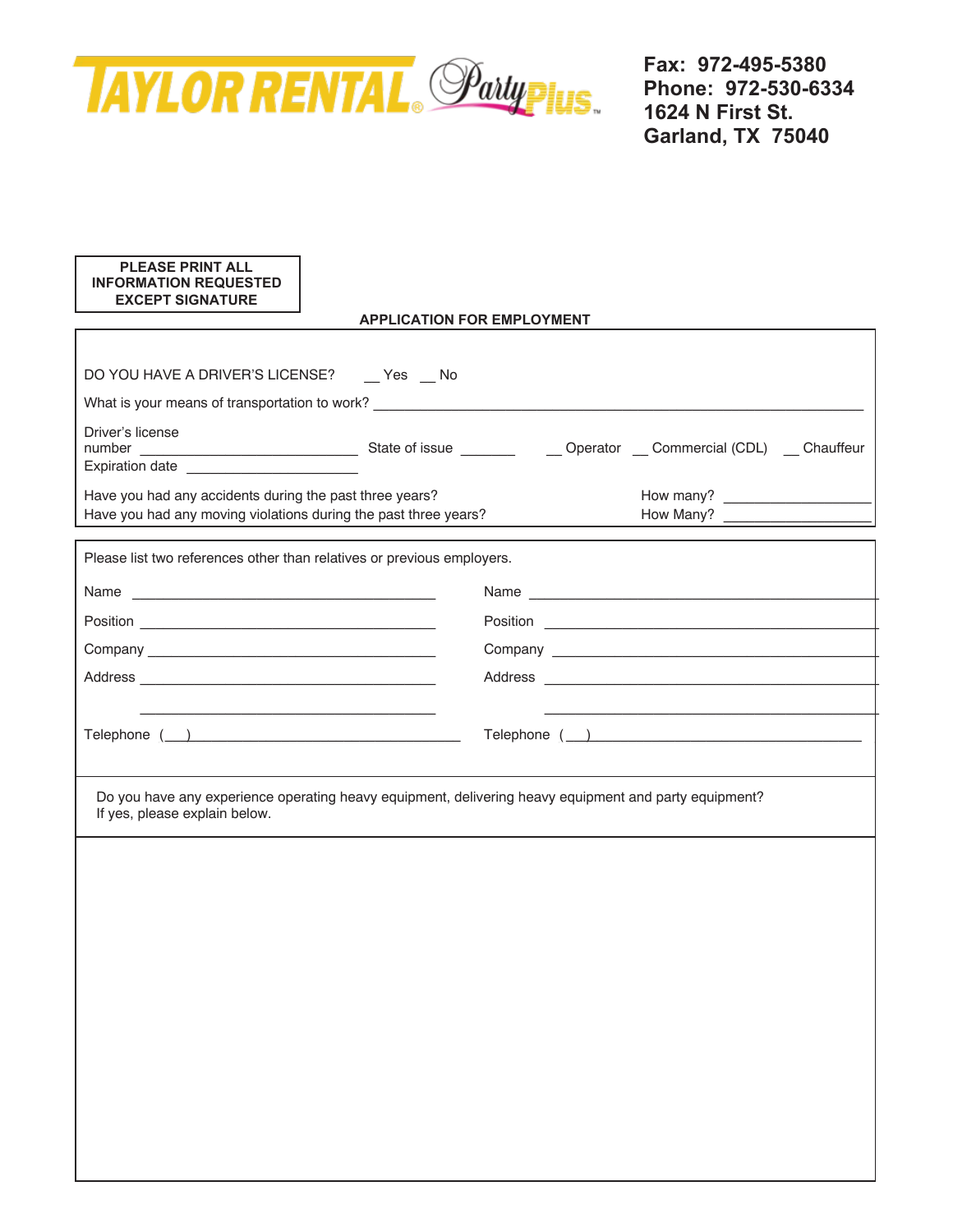

#### **PLEASE PRINT ALL INFORMATION REQUESTED EXCEPT SIGNATURE**

| <b>APPLICATION FOR EMPLOYMENT</b>                                                                                                                                                                                           |                            |                         |               |  |
|-----------------------------------------------------------------------------------------------------------------------------------------------------------------------------------------------------------------------------|----------------------------|-------------------------|---------------|--|
|                                                                                                                                                                                                                             | <b>MILITARY</b>            |                         |               |  |
| HAVE YOU EVER BEEN IN THE ARMED FORCES?<br>$Yes$ $No$<br>$-$ Yes $-$ No<br>ARE YOU NOW A MEMBER OF THE NATIONAL GUARD?                                                                                                      |                            |                         |               |  |
|                                                                                                                                                                                                                             |                            | Discharge Date          |               |  |
| <b>Work</b><br>Please list your work experience for the past five years beginning with your most recent job held.<br>If you were self-employed, give firm name. Attach additional sheets if necessary.<br><b>Experience</b> |                            |                         |               |  |
| Name of employer<br>Address                                                                                                                                                                                                 | Name of last<br>supervisor | <b>Employment dates</b> | Pay or salary |  |
| City, State, Zip Code<br>Phone number                                                                                                                                                                                       |                            | From                    | <b>Start</b>  |  |
|                                                                                                                                                                                                                             |                            | To                      | Final         |  |
|                                                                                                                                                                                                                             | Your last job title        |                         |               |  |
| Reason for leaving (be specific)                                                                                                                                                                                            |                            |                         |               |  |
| List the jobs you held, duties performed, skills used or learned, advancements or promotions while you worked at this<br>company.                                                                                           |                            |                         |               |  |
| Name of employer<br>Address<br>$Cint$ , $Cint$ , $Cint$ , $Cadd$                                                                                                                                                            | Name of last<br>supervisor | <b>Employment dates</b> | Pay or salary |  |

City, State, Zip Code Phone number Phone number and the state of the state of the state of the state of the state of the state of the state of the state of the state of the state of the state of the state of the state of the state of the state To **Start** Final Your Last Job Title

# Reason for leaving (be specific)

List the jobs you held, duties performed, skills used or learned, advancements or promotions while you worked at this company.